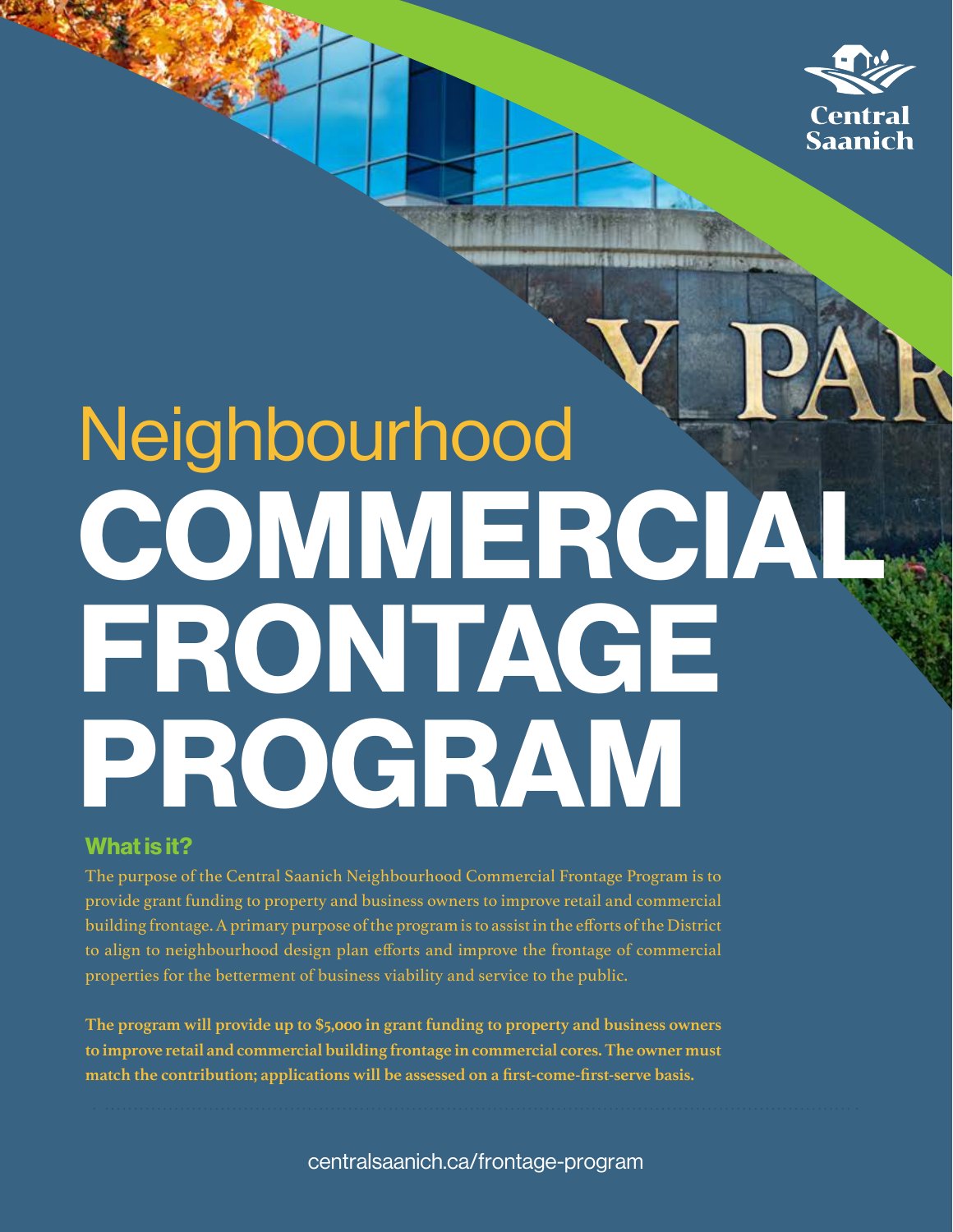# **Interested in improving the look and ELIGIBILITY feel of your business's exterior?**

The Neighbourhood Commercial Frontage Program is a special, short-term grant program that offers up to \$5,000 to local businesses seeking to improve the appearance of a commercial or industrial property frontage in the District of Central Saanich.



# **DESIGN GUIDELINES**

Façade design elements, details, and materials should lend to a well-proportioned, human-scaled, and unified building form. They should contribute to an overall architectural concept that elevates the business, as well as the commercial or industrial area.

In general, frontage improvement projects should demonstrate good design practices and consider the Development Permit guidelines and policies in the District's Official Community Plan and the Saanichton Village Design Plan (if applicable).

### MATERIAL GUIDELINES

Preferred cladding materials include wood siding or shingles, and stone—flat concrete wall finishes, concrete block, stucco, vinyl, or plastic cladding materials are strongly discouraged.

#### SIGNAGE GUIDELINES

- All signs should also be architecturally coordinated with the overall commercial or industrial area while complementing the design of buildings and landscaping. Multi-unit buildings should have unit signs of compatible size, arrangement and character.
- All entrance ways should provide visible signage identifying building address.
- Commercial buildings should provide signage that identifies uses and shops clearly.
- Flush-mounted fascia signs and signs perpendicular to the building façade are encouraged.
- Rooftop signs, flashing signs, awning signs and signs-as-awnings are discouraged.

### LANDSCAPING

Selection of native species or climate-adapted plants, and adequate soil volumes.

## ELIGIBLE FRONTAGE IMPROVEMENTS

Projects are required to reflect principles of good design and demonstrate consideration of the commercial or industrial area as outlined in the District of Central Saanich Official Community Plan. For this purpose, applicants should review and address the criteria outlined in the Program Design Guidelines and OCP.

Building façade and storefront features eligible to be renovated, restored, or redesigned with program grant funding include:

- Exterior lighting (new but not replacement)
- Exterior architectural features
- Exterior surfaces and details (decorative details, mouldings, trims etc.)
- Windows (only if part of more extensive enhancements, no stand-alone window replacement)
- •New siding/exterior finishing
- •Façade painting
- •Entrances, wheelchair ramps and doorways (if part of more extensive enhancements)
- •Awnings
- •Signage (affixed to the building)
- •Wayfinding signage (must meet all sign bylaws, and the eligible cost is 50% to a maximum of \$500)
- •Landscaping (permanent)
- •Fencing (ornamental) to define and create an area for outdoor seating or as part of an overall design

### ELIGIBLE PROPERTIES

Existing commercial or industrial properties located on a commercial or industrial zoned land or comprehensive development zone that includes a commercial land use.

### ELIGIBLE APPLICANTS

To be eligible to apply to the Program:

- You must be either the property owner or business owner (if the applicant is the business owner, the property owner must approve the application in writing and confirm that all improvements are to be paid for by the applicant);
- Not for profit tenants who are occupying a commercial storefront may apply with permission from the property owner
- In addition:
	- o All property taxes pertaining to the property are fully paid and current;
	- o There must be a current, valid business licence for the property (unless otherwise exempt);
	- o There must be no outstanding building permits, stop-work orders, or development permit condition requirements outstanding; and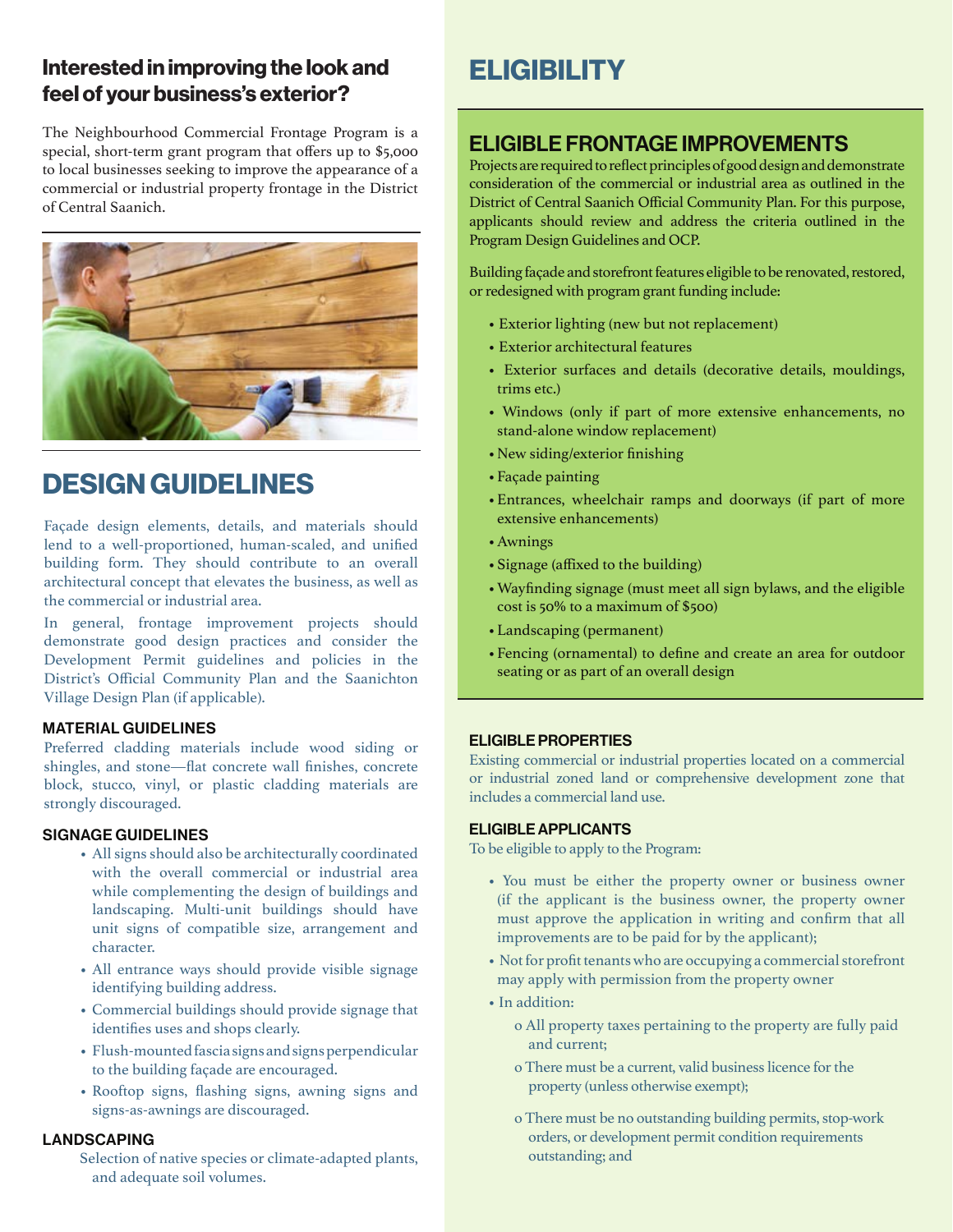- o You have not received a previous grant for the subject property under this program.
- o No outstanding Bylaw Enforcement files

#### INELIGIBLE APPLICANTS

- Residential homes and home-based businesses located in the designated commercial area are not eligible.
- Non-operating business (the business must be in operation)
- The proposal cannot require a variance to the Land Use Bylaw regulations, including sign regulations.

#### INELIGIBLE IMPROVEMENTS

The purpose of the Program is to offer assistance with the improvement of permanent frontage elements which enhance visibility and aesthetics of the building and/or business. Residential property is not eligible for program. Ineligible building improvements include:

- •Routine maintenance
- •Structural repairs
- •Roofs/roof repair
- •Patios
- •Non-permanent fixtures (benches, planters, patios, patio heaters etc.)
- •Paving
- •Fencing (functional or security fencing)
- •Interior improvements
- •Security Systems
- •Any improvements not visible from the public right of way
- •Construction of additions, accessory buildings or new buildings
- •Any improvements that have been started prior to application approval
- •Potted plants, flowers, baskets etc. that do not form part of permanent landscaping

#### ELIGIBLE COSTS/EXPENSES

- •Direct project labour costs
- •Design, architectural or engineering fees (related to facade only);
- •Contractor fees
- •Rental of tools and equipment
- •Project-related materials and supplies

### INELIGIBLE COSTS

- •Staff wages and/or benefits
- •Equipment purchased;
- •Utilities (hydro, gas etc.)
- •Shipping cost
- •GST/PST
- •Duties
- •Permits
- •Expenses related to improvement to the building façade property frontage not visible from the public right of way
- •Façade improvements expenses started prior to application approval

# **PROGRAM AGREEMENT TERMS**

#### APPLICATION, APPROVAL & REIMBURSEMENT PROCESS

#### 1. LEARN MORE

Contact the Planning Department to determine if the subject property is eligible and obtain a Neighbourhood Commercial Frontage Program & Application (planning@ csaanich.ca or 250-544-4209).

#### 2. SUBMIT APPLICATION

Submit a completed Neighbourhood Commercial Frontage Program Application (attached)

- a. Include appropriate permit applications (i.e. development permit, sign permit, building permit, etc.)
- b. Include cost quotes for proposed works
- c. Include digital photos of the existing building facade.

#### 3. SIGN AGREEMENT

If the application is approved, the District will issue a Neighbourhood Commercial Frontage Program Agreement that details the grant amount. The Program applicant reviews and signs the Program Agreement.

#### 4. IMPROVE YOUR BUSINESS

Following the issuance of any required permits, construction starts.

#### 5. REQUEST FUNDS

Once the improvements have passed final inspection (where required) and meet all District requirements, including zoning, building and safety codes (where required), the grant can be requested.

The District must receive the following on or before 4:30 pm on June 30, 2022:

- a. A detailed expense reporting form including copies of all bills pertaining to the project and proof of payment (copies of credit card receipts or cancelled cheques);
- b. Before and after digital photos of the building façade.